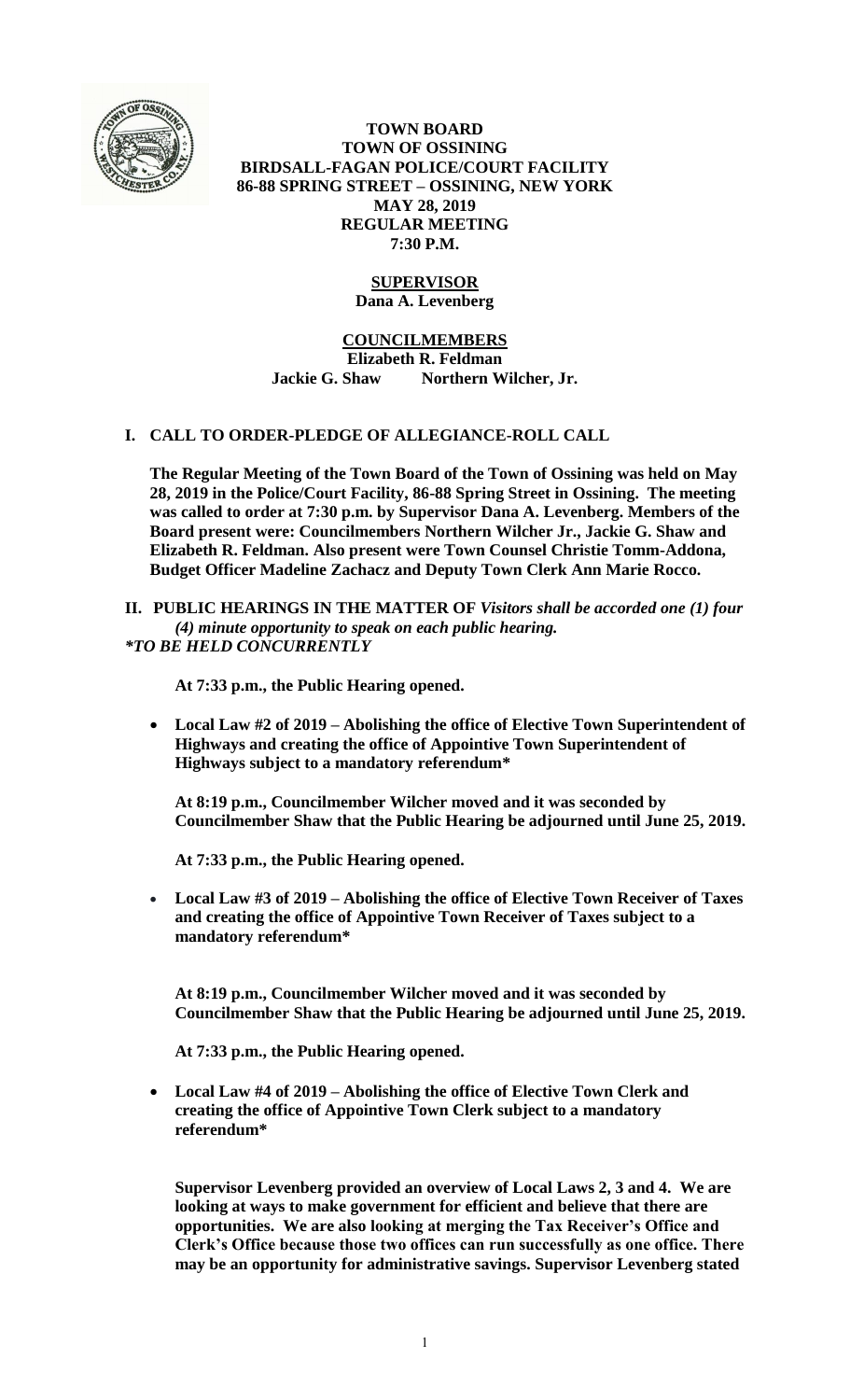**that we will post FAQ's on our website to address some of the questions that have been raised on social media.**

**Kim Jeffrey Morningside Drive spoke in opposition of local laws 2, 3 & 4 and feels that there has not been enough outreach to educate residents.** 

**John Van Steen South Highland Ave. spoke in opposition of local laws 2, 3 & 4 and under the current system Town officials should have greater responsibility to the Town rather than Village issues and this would not be the case with a coterminous Ossining.**

**Village Trustee Omar Herrera spoke in opposition of local laws 2, 3 & 4 and feels that this is a Town led effort and the Town is taking people's rights away to elect their own leaders.** 

**Village Trustee Quantel Bazemore spoke in opposition of local laws 2, 3 & 4 and due to the amount of work that the Clerk's office does for the Village, he does not see how the Tax Receiver's office and the Clerk's office can be combined and work effectively. Trustee Bazemore feels that educating the public is necessary because these laws are taking the people's rights away to vote.** 

**Village Trustee Omar Herrera feels that whenever it is appropriate we should have the discussion what the Village's role is with having an appointed Clerk vs. an elected Clerk.** 

**Supervisor Levenberg explained that the Village was part of the discussion when we applied for the shared services grant.** 

**Councilmember Feldman explained that the she is undecided on this topic and she is not sure if these two offices should be merged together.** 

**Councilmember Shaw explained that she has spoken to some of her neighbors and she has received feedback regarding the Highway Department and how will this affect their snow removal.** 

**Councilmember Wilcher is in favor of making these positions appointed.**

**Supervisor Levenberg stated that this is an opportunity to look at how our administrative positions are being utilized.**

**Trustee Herrera questioned how are the funds for the outreach being used?**

**Supervisor Levenberg stated that a consultant was hired and was approved. We will continue to do outreach through our public meetings and we will be putting together an FAQ. We will continue to engage with our consultant.** 

**At 8:19 p.m., Councilmember Wilcher moved and it was seconded by Councilmember Shaw that the Public Hearing be adjourned until June 25, 2019.** 

**At 8:19 p.m., the Public Hearing opened.** 

**Local Law #5 of 2019 – Energize NY Open C-PACE Financing Program**

**At 8:22 p.m., Councilmember Feldman moved and it was seconded by Councilmember Wilcher that the Public Hearing be closed.**

**Supervisor Levenberg stated that energize has come up with new ways to make municipalities bear less of the risk. This is a way for people for borrow against their energy savings.** 

**All members of the Board were in agreement to close this public hearing.**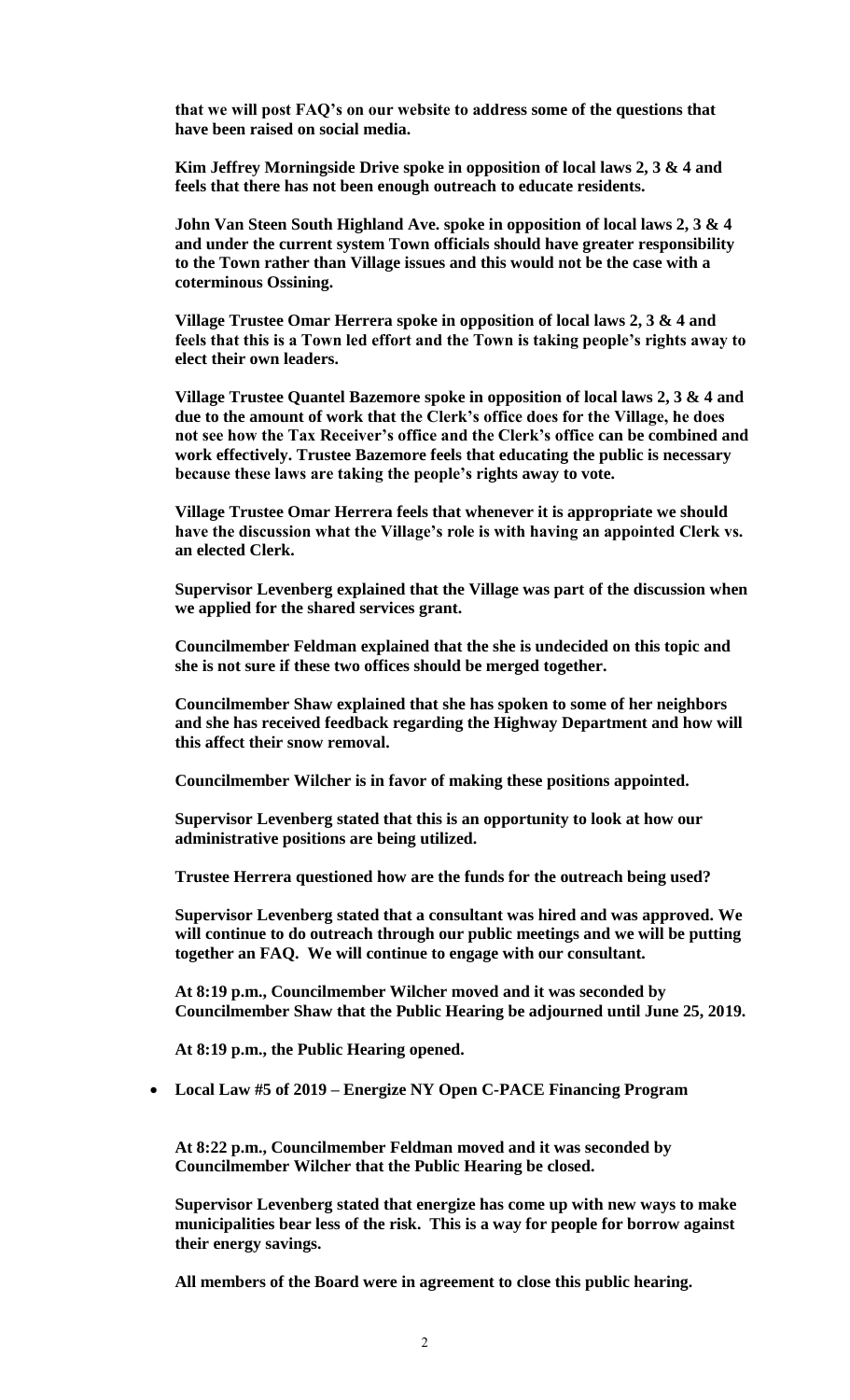**At 8:23 p.m., the Public Hearing opened.** 

 **Local Law #6 of 2019- Establishing the Position of Alternate for the Town's Land Use Boards**

**All members of the Board were in agreement to close this public hearing.** 

**At 8:26 p.m., Councilmember Shaw moved and it was seconded by Councilmember Wilcher that the Public Hearing be closed.**

#### **III.ANNOUNCEMENTS**

**Supervisor Levenberg announced the following:**

**Some breaking news right out of the gate—our Assessor Fernando Gonzalez informed us just prior to the end of today that his office has completed the process to prepare the 2019 assessment roll and that 2,965 Change of Assessment notices went out in the mail today. Here are some highlights:**

- **2,546 parcels increased and 419 parcels received reductions for a Town wide average of 1% increase in residential value.**
- **There was an approximately \$86 million dollar increase in Taxable AV Town wide, \$45 million of which is attributed to The Club at Briarcliff Manor, a Senior Living community that is partially completed.**

**Last week, it was brought to my attention by both our Assessor and Receiver of Taxes that they have received many phone calls and inquiries from people who are confused about changes New York State has made to the STAR program this year. I asked our Assessor, Fernando Gonzalez, if he could prepare something that might easily sum up what those who receive Basic STAR need to know and he prepared this summary, which I shared last week and in my Friday update. However, as the deadline is approaching on June 1st to update your STAR status locally with the Assessor, I would like to share this one more time:** 

**CHANGES TO STAR Reduce the income limit for the Basic STAR exemption credit on your property tax bill to \$250,000.**

**Anyone earning between \$250,000 and \$500,000 a year will receive a** *check* **for their STAR instead of the exemption on the school tax bill.**

**Homeowners receiving the STAR credit in the form of a** *check* **will have the possibility of seeing their credit increase up to 2% annually, whereas those who decide to stay in the exemption credit program will have that exemption frozen at this year's levels. The income limit for the Basic STAR credit remains at \$500,000. Enhanced STAR (over 65 yrs.) recipients should have already enrolled in the** 

**income verification program with the State.**

**The state is trying to incentivize property owners to move to receive the credit check instead of the tax bill exemption by floating the possibility of receiving up to a 2% annual increase in your STAR credit check (versus no increase in your exemption). In order to move to the check, Homeowners must;**

**1- Notify the Assessor's office to withdraw from the STAR exemption, in writing or via e-mail at [assessor@townofossining.com](mailto:assessor@townofossining.com) by June 1st 2019.**

**2. Register for the STAR credit with the NYS Dept. of Taxation and Finance @ 518- 457-2036 or online at [www.tax.ny.gov/star/](http://www.tax.ny.gov/star/)**

**Yesterday, I had the opportunity to participate in Memorial Day ceremonies in both Ossining and Briarcliff. These annual events are always so moving and help our communities to pause and remember those that have given everything in service to our country. Thank you to the Ossining American Legion Post 506, Briarcliff American Legion Post 1054, Ossining Volunteer Fire Department, and all the other organizations that helped to put together this year's remembrance ceremonies.**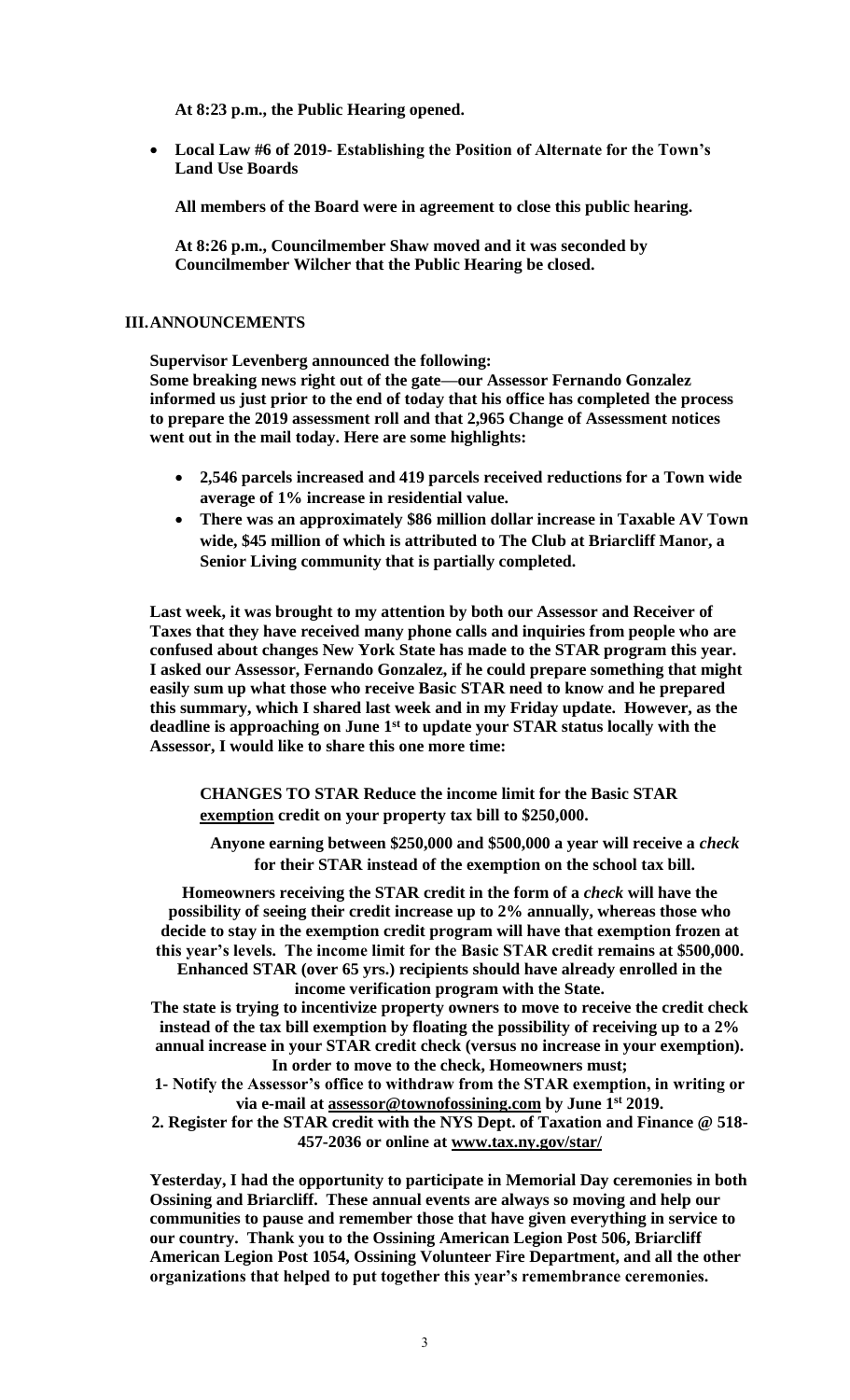**The Louis Engel Spray Park is officially opened for the season! Come down to Engel Park to cool down, on weekends until school closes for the summer from 12pm to 7pm, then after school closes, every day until labor day. This season we are debuting our new splash pad thanks to a \$100,000 grant from Senator David Carlucci. We are hoping to have an official ribbon cutting sometime this summer on a weekday when school is out – stay tuned!** 

**Leaf blower legislation goes into effect on May 31st in the Town and the Village. On our website, we have posted a "snapshot" of the Town's legislation in both English and Spanish and a link to the full law, but here are the highlights: from May 31st to September 30th of each year, gas powered leaf blowers are prohibited except in cemetery properties and on pavement when operated at half speed, during emergencies like storms when the Town Supervisor may declare a temporary moratorium, and with a temporary permit granted by our building inspector for a period not to exceed seven days. We are the 15th or 16th municipality in Westchester to adopt this type of seasonal prohibition in an effort to improve quality of life for those who operate these machines (one local garden store owner let me know he had major hearing loss from operating these machines for so many years), those in the vicinity of machines being operated, as well as to improve air quality and do our part to combat climate change.** 

**Did you know that Babe Ruth once played baseball in Ossining? In 1929, Babe Ruth and the New York Yankees played an exhibition game against the prison baseball team, the Black Sheep, and hit three home runs, one of which just might be the longest homerun** *ever* **hit, according to baseball lore (and confirmed by Westchester Magazine). On Thursday night, May 30th from 7pm to 9pm, learn more about this fascinating piece of Ossining history with the showing of the new documentary, "Babe Ruth at Sing Sing" at the Ossining Public Library.** 

**This weekend, there will be quite a few opportunities to catch some great music, with an open mic night at Mike Risko Music on Thursday evening, May 30th at 8pm and local favorite, the Old Mill Singers, Friday, May 31st and Saturday, June 1st at 8pm at the Clear View School. The open mic night at the Risko is free – sign up at the door with one or two songs per act. Tickets for the Old Mill Singers are \$15, \$12 for Seniors, and \$5 for children.** 

**Also on Saturday, June 1st, get your tickets for the continuation of Westchester Collaborative Theater's Jazz Master Series with internationally known and Grammy-nominated musician Enrique Haneine. His unique jazz style, influenced by Latin and Lebanese traditions, is sure to bring a crowd to both sets at 7:30pm and 9pm. Enrique has performed alongside some of the greatest jazz musicians of all time -- thank you to WCT for bringing him to Ossining! Buy your tickets in advance at wctheater.org.** 

**Be sure to check out Theater O's elementary school production of the play based on the classic children's novel "A Wrinkle in Time." We know Theater O always helps kids bring their own special touch to all their productions, so you won't want to miss this one. Performances begin on Thursday, May 30th and continue on 5/31 and 6/1, and will take place at the Bethany Arts Community on Somerstown Road at 7PM- tickets are \$10 each. Purchase them in advance at theatero.org.** 

**The Ossining Documentary and Discussion Series' June offering will be "Transmilitary," a look into the lives of four transgender individuals serving in the U.S. military who must conceal their gender identity in order to serve their nation, on Thursday, June 6th at 6:30pm at the Ossining Public Library's Budarz Theater. Make sure not to miss this thoughtful program which will include an expert panel after the film.**

**Save the date for the 39th Annual Ossining Village Fair -- just a few weeks away on Saturday, June 8th from 10AM to 4PM. The Town will be represented well by our**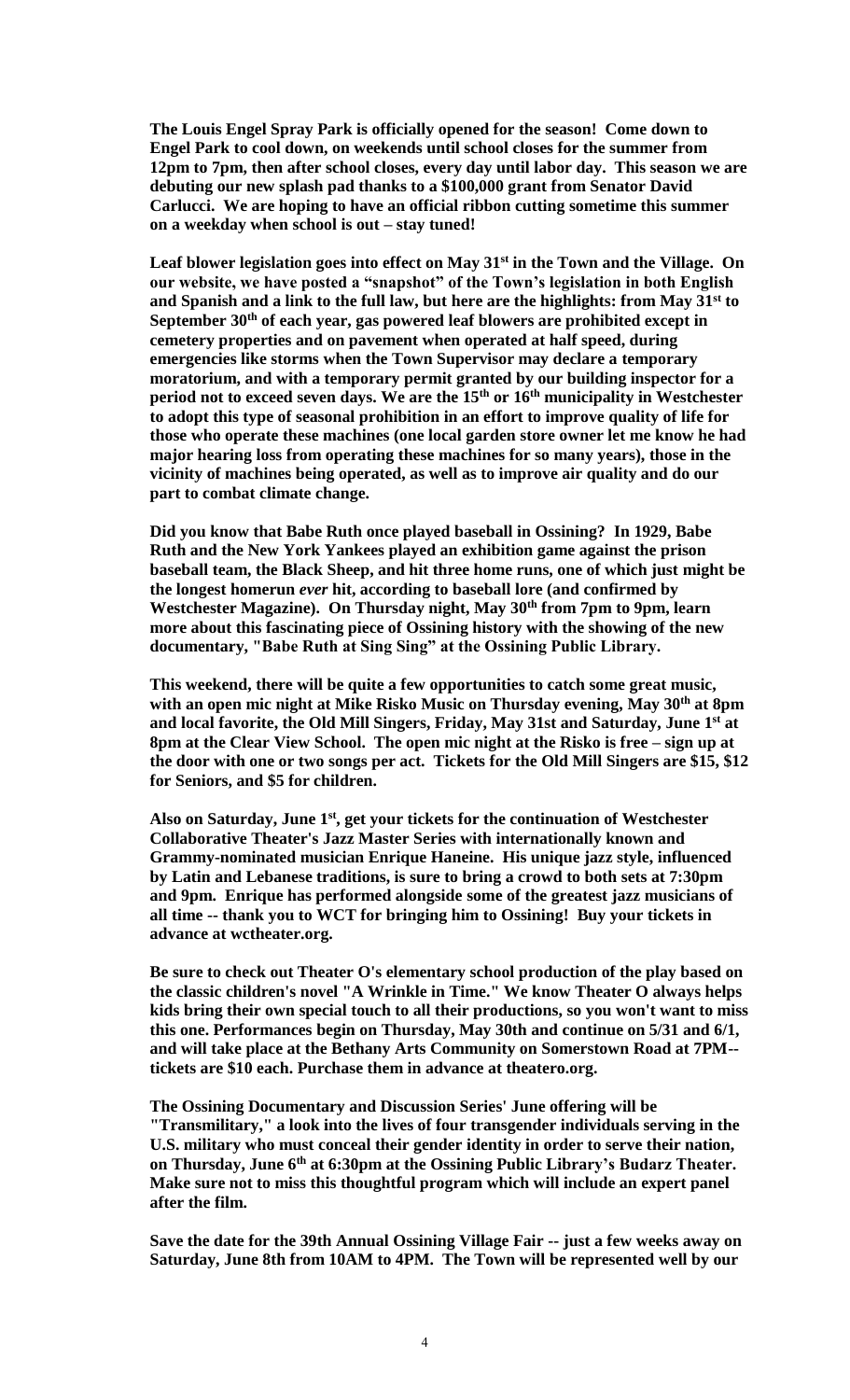**Environmental Advisory Committee, Green Ossining, the Cedar Lane Arts Center, and Forest O Fears Haunted Attraction, each with their own booth this year.**

**Looking for some fun new activities to try out this summer? There are some great local options -- Westchester Collaborative Theater's acting classes start up next week with Improvisation for Theater and for Fun with Jim Brownold and Scene and Monologue Study with Bob Rogerson. And don't worry these classes are not just for professional actors! Learn more and register at wctheater.org/classes. Also, Ossining Recreation and Hudson Valley Guides will be holding several kayaking programs launching from Louis Engel Park Beach this summer, including sunset kayaks on Friday evenings to coincide with the Summer Concert Series! Kayaks and gear will be provided to participants. Check out the recreation catalog on the Town or Village website for more information and registration.** 

**Councilmember Shaw announced that Ossining Live will take place on Friday, May 31, 2019 beginning at 6:00 p.m. at the Ossining High School** 

**Councilmember Feldman congratulated the Mid-Hudson Ambulance District on their 10th anniversary. Councilmember also attended the Ossining Fire Department Annual Memorial Breakfast.**

### **IV.LIAISON REPORTS**

### **V. DEPARTMENTAL REPORTS**

### **VI.PUBLIC COMMENT ON AGENDA ITEMS**

# **VII. BOARD RESOLUTIONS**

#### **A. Approval of Minutes-Regular Meeting- May 14, 2019**

**Councilmember Wilcher moved and it was seconded by Councilmember Shaw that the following resolution be approved.**

**Resolved, that the Town Board of the Town of Ossining hereby approves the May 14, 2019 minutes of the Regular Meeting as presented.**

> **Motion Carried: 3-0-1 Ayes: Shaw, Wilcher & Levenberg Abstain: Feldman**

#### **B. Approval of Voucher Detail Report**

**Councilmember Wilcher moved and it was seconded by Councilmember Shaw that the following resolution be approved.**

**Resolved, that the Town Board of the Town of Ossining hereby approves the Voucher Detail Report dated May 28, 2019 in the amount of \$438,628.30.**

**Motion Carried: Unanimously**

**C. Calling for a Public Hearing in the matter of Community Development Block Grant (CDBG) Applications, 2019-2021**

**Councilmember Feldman moved and it was seconded by Councilmember Wilcher that the following resolution be approved.**

**Resolved, that the Town Board of the Town of Ossining hereby calls for a Public Hearing to be held on Tuesday, June 11th, 2019 at 7:30 p.m. at the Birdsall-Fagan Police Court Facility, 86-88 Spring Street, Ossining, NY 10562 in the matter of the submissions for the 2019-2021 Community Development Block Grant program through the Westchester Urban County Consortium.**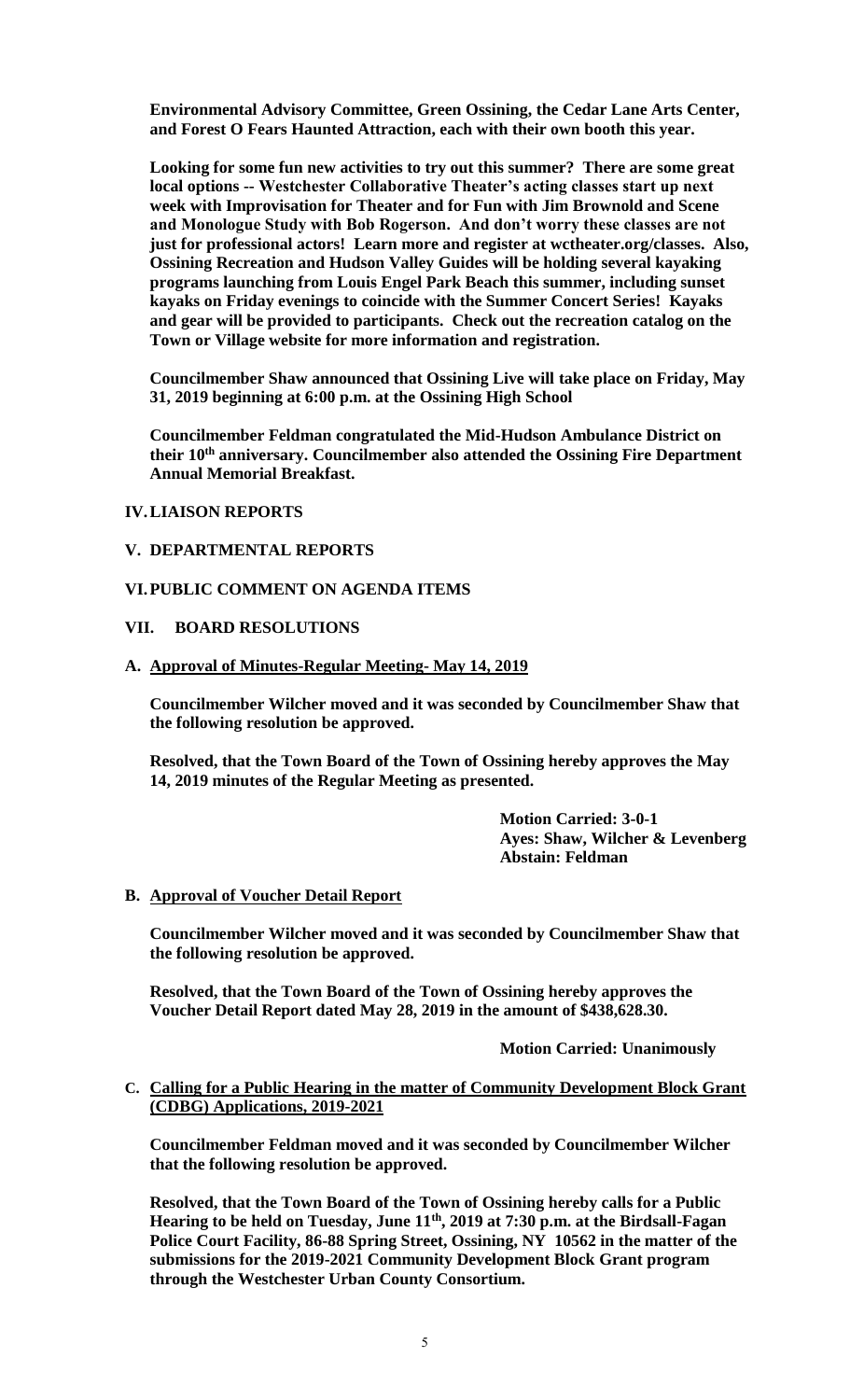**Supervisor Levenberg stated that last year, we submitted four applications to Westchester County for Community Development Block Grant funding for the three year cycle covering fiscal years 2019, 2020, and 2021. We were so pleased to learn that we are going to be receiving \$75,000 to support the purchase of a new electric bus for the senior nutrition program. When we submitted our applications for 2020 and 2021 last year to help fund projects in our Senior Nutrition Program and at Louis Engel Park, the applications were more like "place holders," because the County gives us an opportunity to update our applications each year. Now that we have refined our vision and budget for the upcoming fiscal years, we need to hold a public hearing in advance of the June 28th deadline on our 2020 and 2021 applications to get some feedback from the public on the projects we are proposing.** 

**Motion Carried: Unanimously**

# **D. Resolution – Local Waterfront Revitalization Plan Consultant**

**Councilmember Wilcher moved and it was seconded by Councilmember Shaw that the following resolution be approved.**

**Resolved, that the Town Board of the Town of Ossining hereby accepts the proposal provided by Laberge Group, 4 Computer Drive West, Albany, NY 12205 for the completion of a grant application for the development of a Local Waterfront Revitalization Program (LWRP) and the Louis Engel Waterfront Park Master Plan; and**

**Be it further Resolved, the Town Board of the Town of Ossining authorizes the Supervisor to sign any agreements or documents associated with the preparation of a grant application to the New York State Department of State for funds to develop an LWRP, subject to the approval of Counsel to the Town as to form.** 

**Supervisor Levenberg stated that a few weeks ago, the Town Board issued a Request for Qualifications for the completion of a grant application and work plan for the Town to develop a Local Waterfront Revitalization Plan. We received a couple of very qualified proposals, and have ultimately selected Laberge Group. We look forward to working with Laberge as we prepare a submission to the New York State Department of State's LWRP grant program as part of the Consolidated Funding Application due in July.** 

**Motion Carried: Unanimously**

#### **E. Appointment: Town Board**

**Councilmember Wilcher moved and it was seconded by Councilmember Feldman that the following resolution be approved.**

**Resolved, that the Town Board of the Town of Ossining hereby appoints Gregory Meyer, Ossining, to the Town Board of the Town of Ossining for remainder of the four year term left vacant by elected Town Councilwoman Karen D'Attore, effective June 25th, 2019 at an annual pro-rated salary of \$11,507.**

**Supervisor Levenberg stated that she is so very excited to pass this resolution tonight. Back in late 2017, when Councilwoman Kim Jeffrey resigned from her spot on the Board, we posted for resumes to fill the first year of her new term. We interviewed many outstanding candidates and chose to appoint Councilwoman Jackie Shaw, who we all know was a wonderful choice! We did, however, have other truly outstanding candidates who we did not select at the time, however, one of whom, Greg Meyer, would have been quite the catch. His experience, poise and enthusiasm for Ossining was hard to pass up. Greg is an attorney—he volunteers and has held leadership positions with the Lions Club, currently serves on the Village Zoning Board, worked in State and County government for a good many**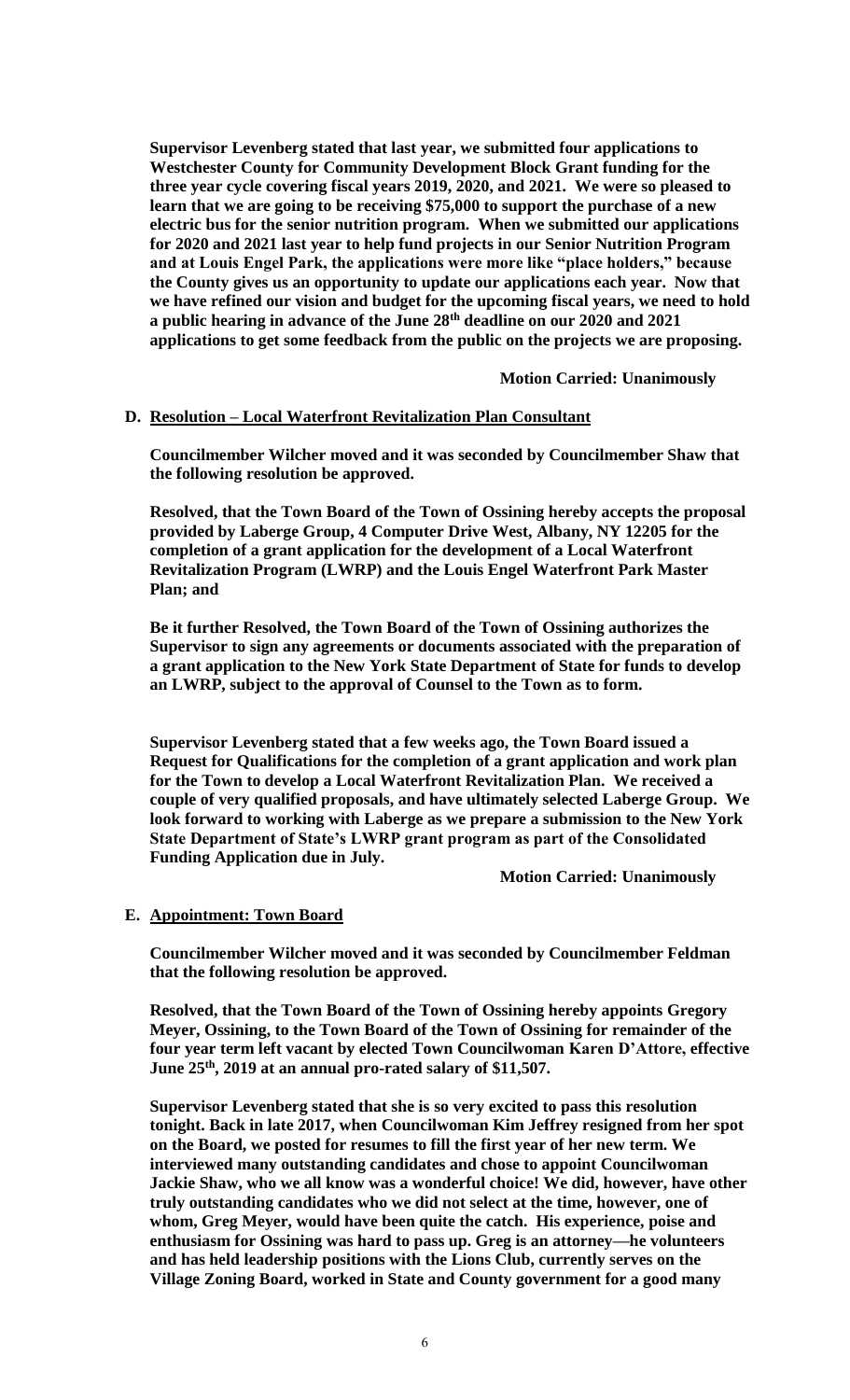**years, and still does. We were all thrilled when Greg threw his hat in the ring to run for Town Board in 2020 when Councilwoman D'Attore chose not to run for reelection. We believe this is a great opportunity for him to have a jump start on the position. He will remain on the November ballot. This appointment will allow him to serve from the end of June through the end of 2019 in Councilwoman D'Attore's spot since she resigned the remainder of her term.**

**Motion Carried: Unanimously**

# **F. Resolution – Approving Louis Engel Park Stage Application for LNAO**

**Councilmember Shaw moved and it was seconded by Councilmember Feldman that the following resolution be approved.**

**WHEREAS, the Town's Louis Engel Waterfront Park has a stage that the Town rents out to the public for concerts and other events, and**

**WHEREAS, the Town has received an application from Brian Johnson of the organization LNAO (Losing Not An Option) (the "Applicant") to hold a music festival consisting of several artists on July 27th, 2019, and**

**WHEREAS, the Applicant has held music festivals at the Louis Engel Park Stage in the past, and the Town has received multiple complaints alleging excessive volume and cursing in the music, and**

**WHEREAS, as the Stage is located in a park where families and children congregate and there are several residential developments nearby, the Town has an obligation to protect the health, safety and welfare of the public, and**

**WHEREAS, the Applicant has offered certain mitigation measures to alleviate any concerns and reduce any potential impacts to the public, specifically:**

- **1. Reducing the hours from 1:00 – 10:00 pm to 3:00 – 9:00 pm**
- **2. No tolerance policy for cursing by artists – which will be effectuated by the Applicant reaching out to each artist management team in advance and requesting the lyrics and music one week in advance of the Festival**
- **3. Turning the speakers inward instead out outward toward the residential developments**
- **4. Have a group of volunteers for security, to keep the space clean during the event and to clean up after the event**

**WHEREAS, in light of the efforts being proposed and agreed to by the Applicant, the Town Board is willing to grant the application with the understanding that the Town will monitor the event and assess if the mitigation measures were effective, and**

**NOW THEREFORE BE IT RESOLVED, the Town Board hereby approves the Applicant's application to hold a Music Festival at the Louis Engel Park Stage between the hours of 3:00 pm and 9:00 pm on July 27th, 2019 subject to the Applicant adhering to the four conditions outlined above and the terms in the permit issued by the Ossining Parks and Recreation Department; and**

**BE IT FURTHER RESOLVED, the granting of this Application does not bind the Town to any future action or set any precedent with respect to the Applicant or concerts at the Louis Engel Park Stage generally and the Town Board will continue to assess each application on a case by case basis.**

**Supervisor Levenberg stated that Mr. Johnson has been hosting an event in our public parks under his organization Losing is Not An Option (LNAO) to inspire what he believes is an underserved population to have a day of positive messaging,**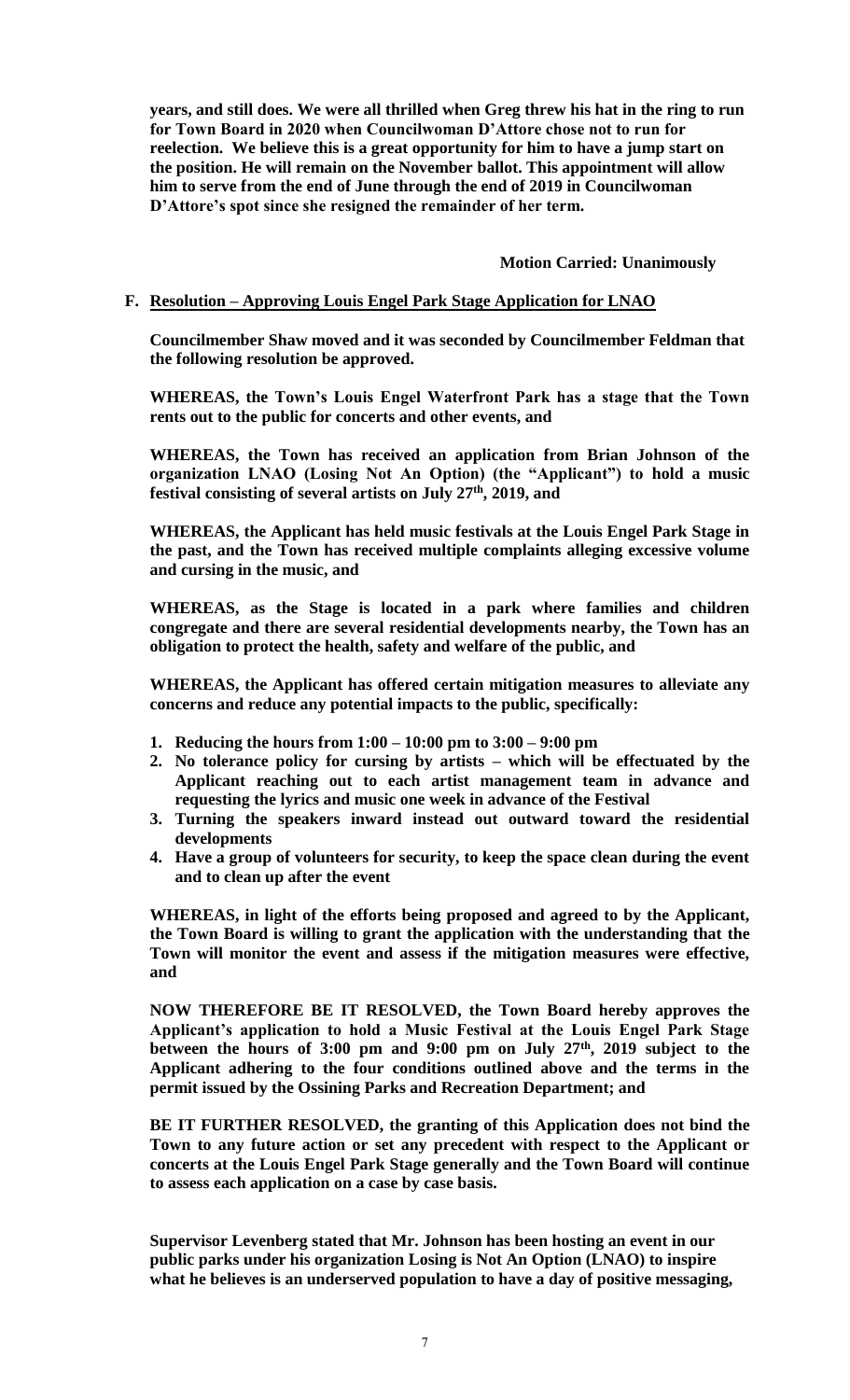**camaraderie, music, food and fun. The board has it before us to agree tonight to let him use Engel park again in July with some specific special measures Mr. Johnson has offered to take to help make the event more positive for the neighbors.** 

**Motion Carried: Unanimously**

# **G. Contract- Affordable Care Act Reporting, 2019-2021**

**Councilmember Feldman moved and it was seconded by Councilmember Shaw that the following resolution be approved.**

**RESOLVED, that the Town Board of the Town of Ossining hereby authorizes the Supervisor to enter into a contract with Corporate Plans, Inc., doing business as CPI-HR, PO Box 293, Syracuse, NY 13214 and with corporate offices at 6830 Cochran Road, Solon, OH 44139, for consulting services in connection with employee benefits administration under the Affordable Care Act, effective April 15, 2019 through April 14, 2021, at a fee not to exceed \$8,075 per year, subject to approval by Counsel to the Town as to form.**

**Supervisor Levenberg stated that we are happy to sign yet another contract with CPI-HR, as they have been invaluable to us since the implementation of the Affordable Care Act. Special thanks to principals Mike Grinnell and Kirsten Tudman for keeping us organized and in compliance with Federal regulations, as well as doing all of that paperwork on our behalf.**

**Motion Carried: Unanimously**

### **H. Calling for a Public Hearing -Considering Resolution to Become Suburban Town**

**Councilmember Wilcher moved and it was seconded by Councilmember Shaw that the following resolution be approved.**

**RESOLVED, the Town Board of the Town of Ossining hereby calls for a Public Hearing to be held on Tuesday, June 11, 2019 at the Birdsall-Fagan Police/Court Facility located at 86-88 Spring Street, Ossining, NY 10562 to consider a resolution, subject to permissive referendum, for the Town of Ossining to become a Suburban Town as defined in Article 3-a of New York Town Law and have the provisions of Article 3-a of New York Town Law be made applicable to the Town.**

**Motion Carried: Unanimously**

#### **VIII.CORRESPONDENCE TO BE RECEIVED AND FILED**

#### **IX.MONTHLY REPORTS**

**X.VISITOR RECOGNITION-** *Visitors shall be accorded one (1) four (4) minute opportunity to speak.*

**Marisa Caruso Ossining resident addressed the Board about convening a meeting for neighbors to discuss the topic of the zoning amendment (spot zoning) proposed for the River Knoll project (Stony Lodge property at 40 Croton Dam Rd). Ms. Caruso stated that she made previous attempts via email and telephone but her attempts have been ignored.** 

**Roger Battachario Briarcliff Manor resident echoed Ms. Caruso's concerns and will join forces with Ms. Caruso to make sure there isn't any haphazard building.** 

# **XI.ADJOURNMENT –ADVICE OF COUNSEL-PERSONNEL**

**At 9:30 p.m., Councilmember Shaw moved and it was seconded by Councilmember Wilcher to adjourn executive session.**